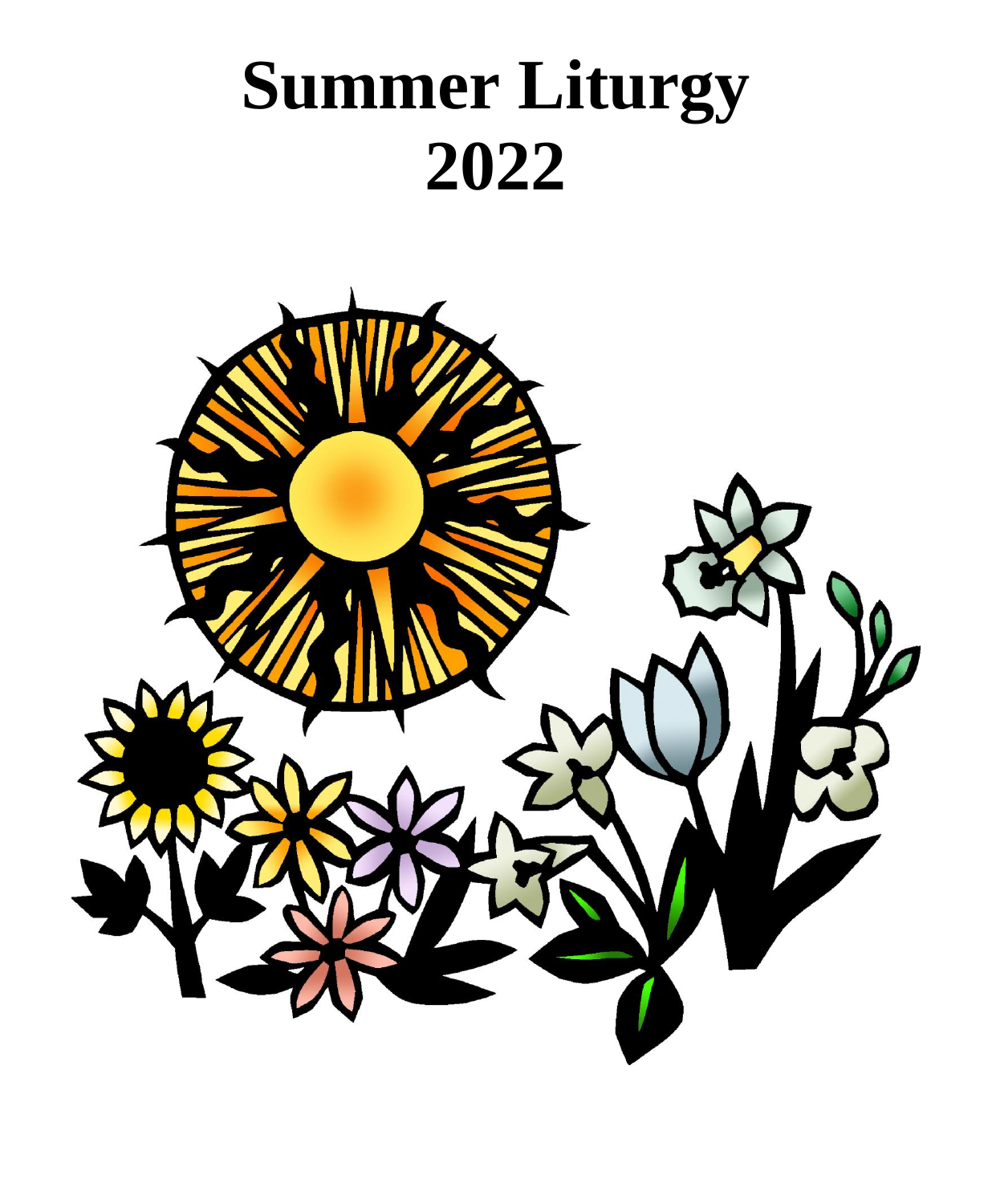#### **GATHERING**

*The Holy Spirit calls us together as the people of God.*

# **CONFESSION AND FORGIVENESS**

*All may make the sign of the cross, the sign that is marked at baptism, as the presiding minister begins.*

Blessed be the holy Trinity, $\pm$  one God, whose steadfast love endures forever. **Amen.**

Let us confess our sin in the presence of God and of one another.

# *Silence is kept for reflection.*

Merciful God, **we confess that we have not followed your path but have chosen our own way. Instead of putting others before ourselves, we long to take the best seats at the table. When met by those in need, we have too often passed by on the other side. Set us again on the path of life. Save us from ourselves and free us to love our neighbors. Amen.**

Hear the good news! God does not deal with us according to our sins but delights in granting pardon and mercy. In the name of  $\pm$  Jesus Christ, your sins are forgiven. You are free to love as God loves. **Amen.**

### **GATHERING SONG –** *see bulletin*

### **GREETING**

The grace of our Lord Jesus Christ, the love of God, and the communion of the Holy Spirit be with you all. **And also with you.**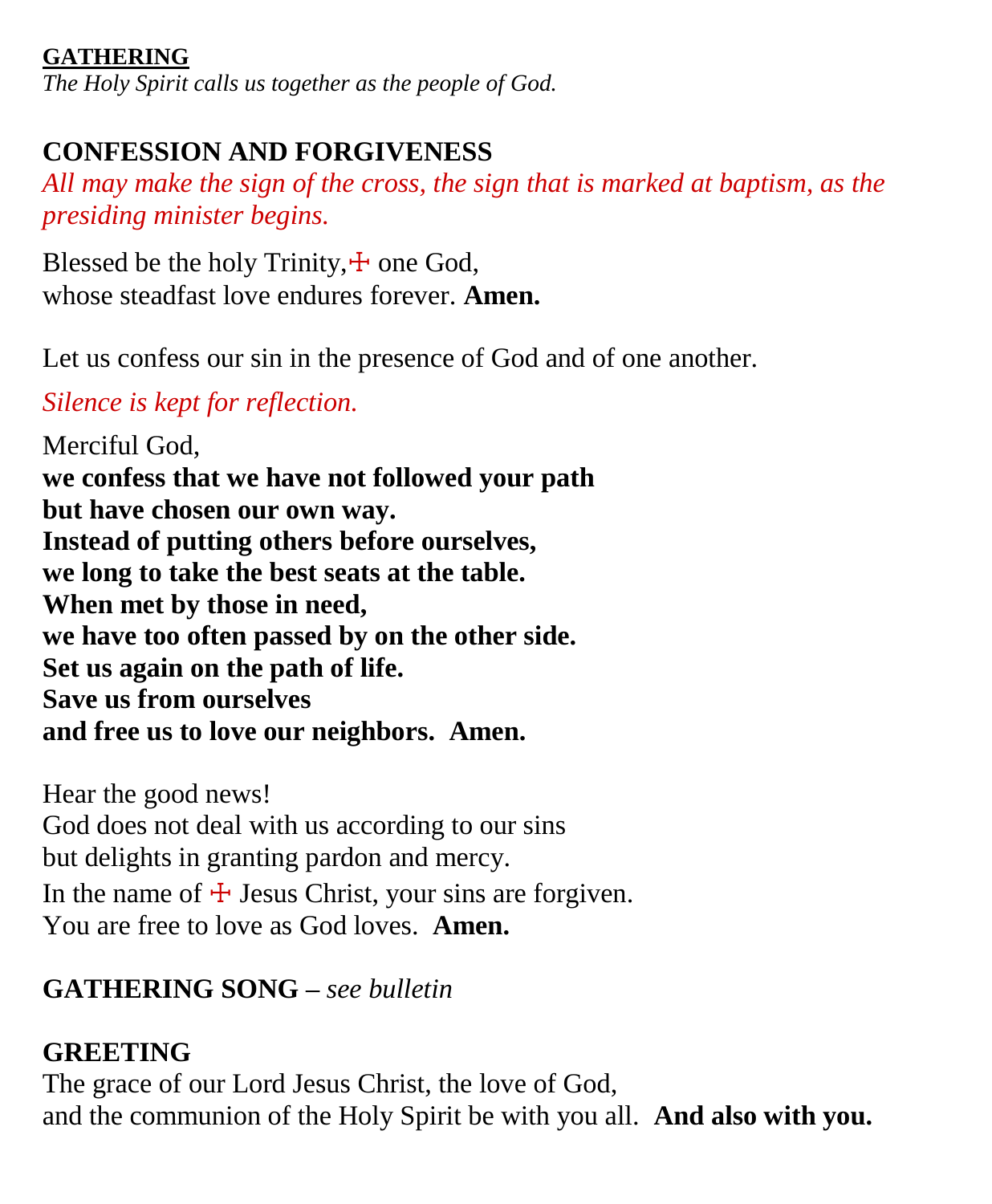

#### **PRAYER OF THE DAY –** *see bulletin*

#### **WORD**

*God speaks to us in scripture reading, preaching, and song.*

**FIRST READING –** *see bulletin* **PSALM –** *see bulletin* **SECOND READING –** *see bulletin*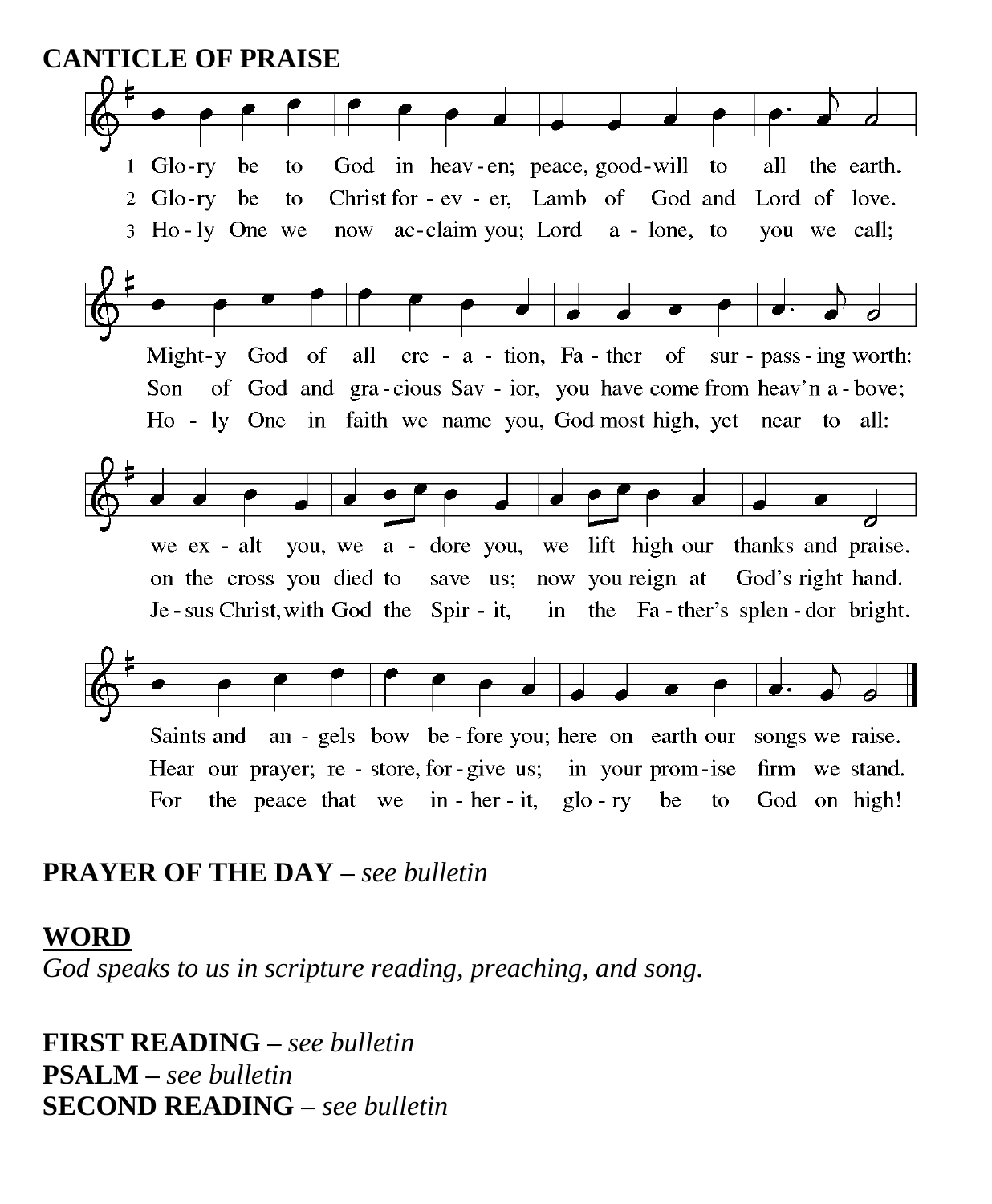

**GOSPEL –** *see bulletin*

### **SERMON**

### **HYMN OF THE DAY –** *see bulletin*

### **APOSTLES' CREED**

**I believe in God, the Father almighty, creator of heaven and earth.**

**I believe in Jesus Christ, God's only Son, our Lord,**

**who was conceived by the Holy Spirit, born of the virgin Mary, suffered under Pontius Pilate, was crucified, died, and was buried; he descended to the dead.**

**On the third day he rose again;**

**he ascended into heaven, he is seated at the right hand of the Father, and he will come to judge the living and the dead.**

**I believe in the Holy Spirit,**

**the holy catholic church, the communion of saints, the forgiveness of sins, the resurrection of the body, and the life everlasting. Amen.**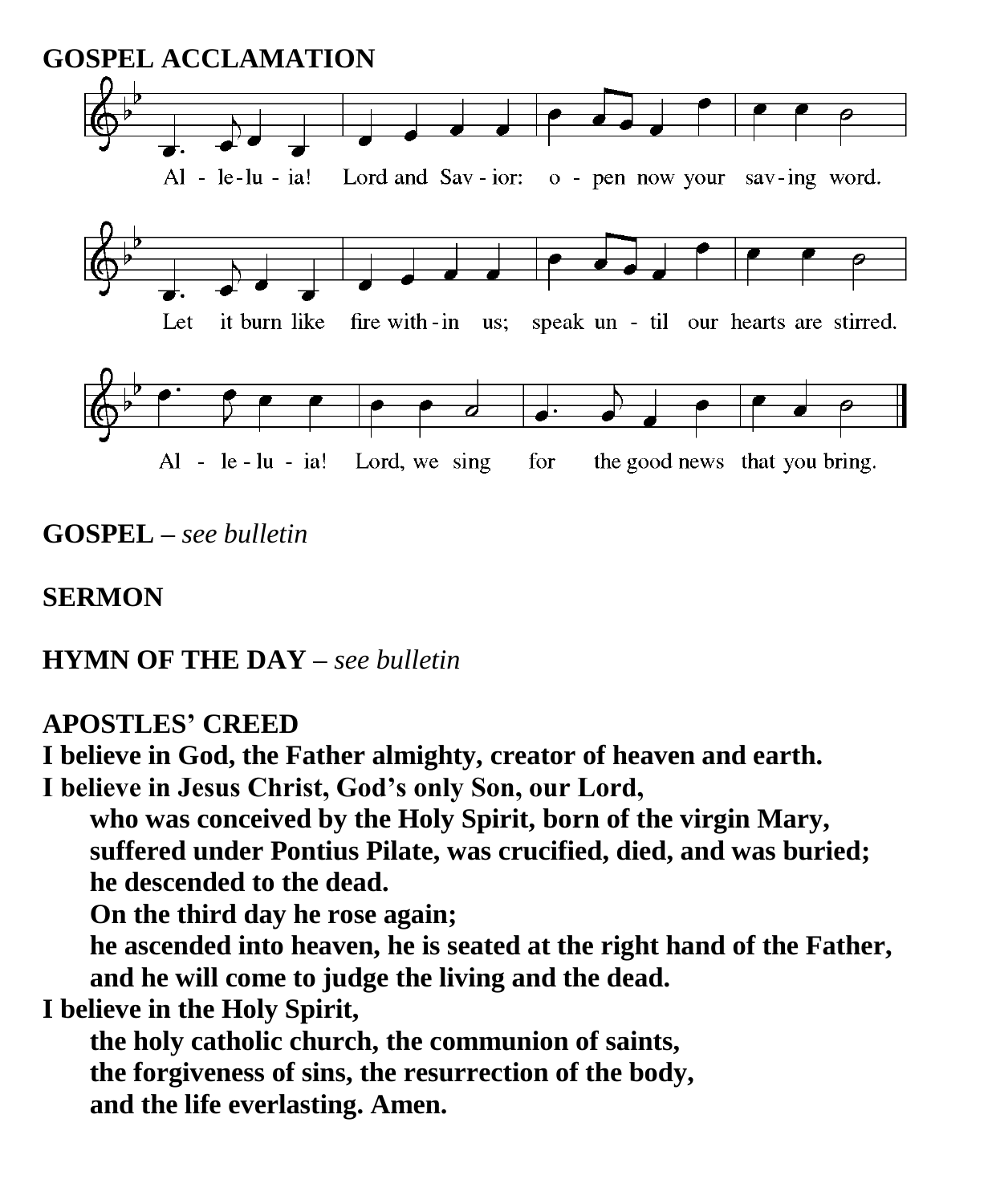# **PRAYERS OF INTERCESSION –** *see bulletin*

## **PEACE**

The peace of Christ be with you always. **And also with you.**

**MEAL -** *God feeds us with the presence of Jesus Christ.*



# **OFFERING PRAYER**

**God of abundance:**

**you have set before us a plentiful harvest.**

**As we feast on your goodness, strengthen us to labor in your field, and equip us to bear fruit for the good of all, in the name of Jesus. Amen.**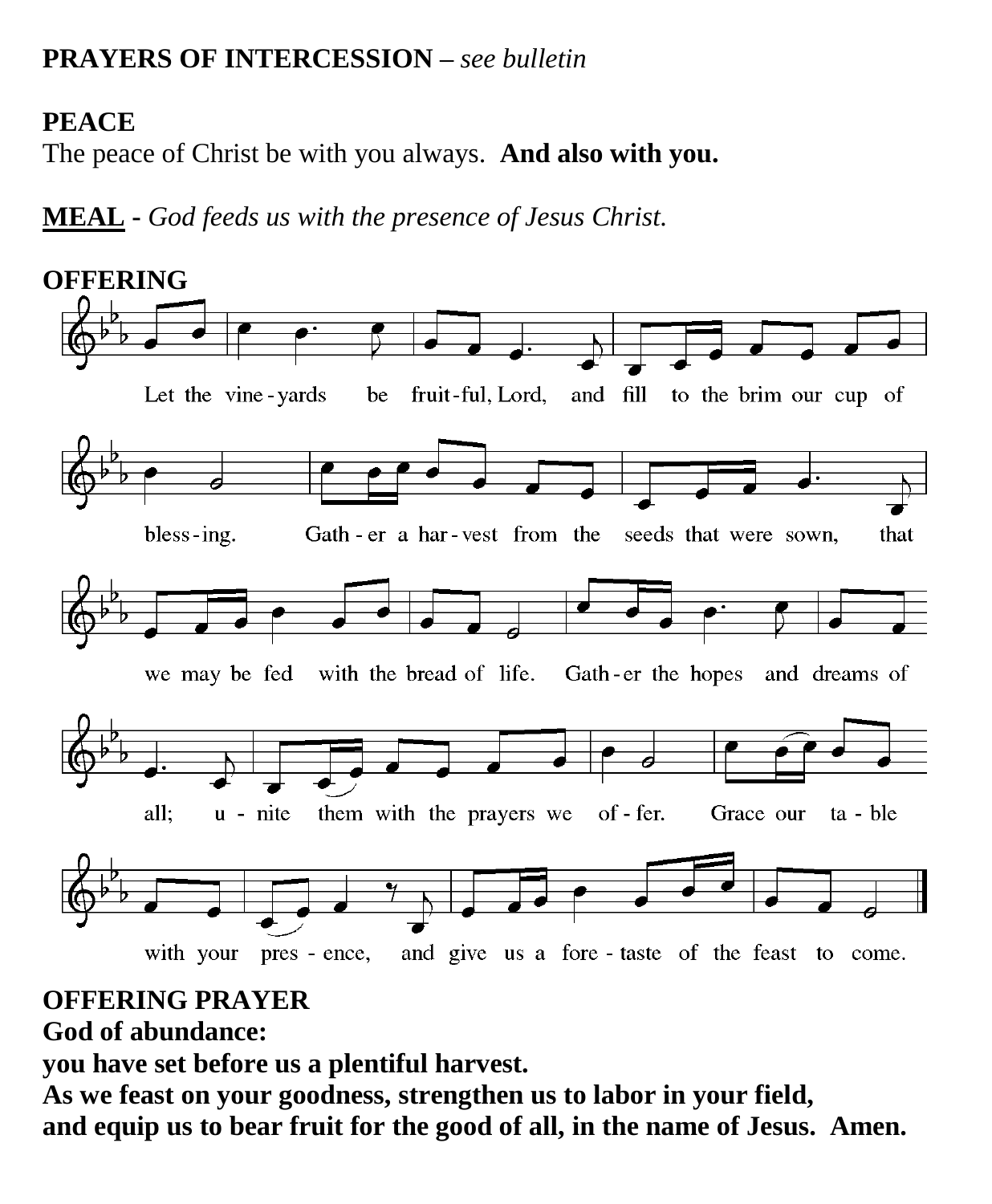# **DIALOGUE**

The Lord be with you. **And also with you.** Lift up your hearts. **We lift them to the Lord.** Let us give thanks to the Lord our God. **It is right to give our thanks and praise.**

# **PREFACE**

It is indeed right, our duty and our joy, that we should at all times and in all places give thanks and praise to you, almighty and merciful God, through our Savior Jesus Christ;

who on this day overcame death and the grave,

and by his glorious resurrection opened to us the way of everlasting life.

And so, with all the choirs of angels, with the church on earth and the hosts of heaven, we praise your name and join their unending hymn:

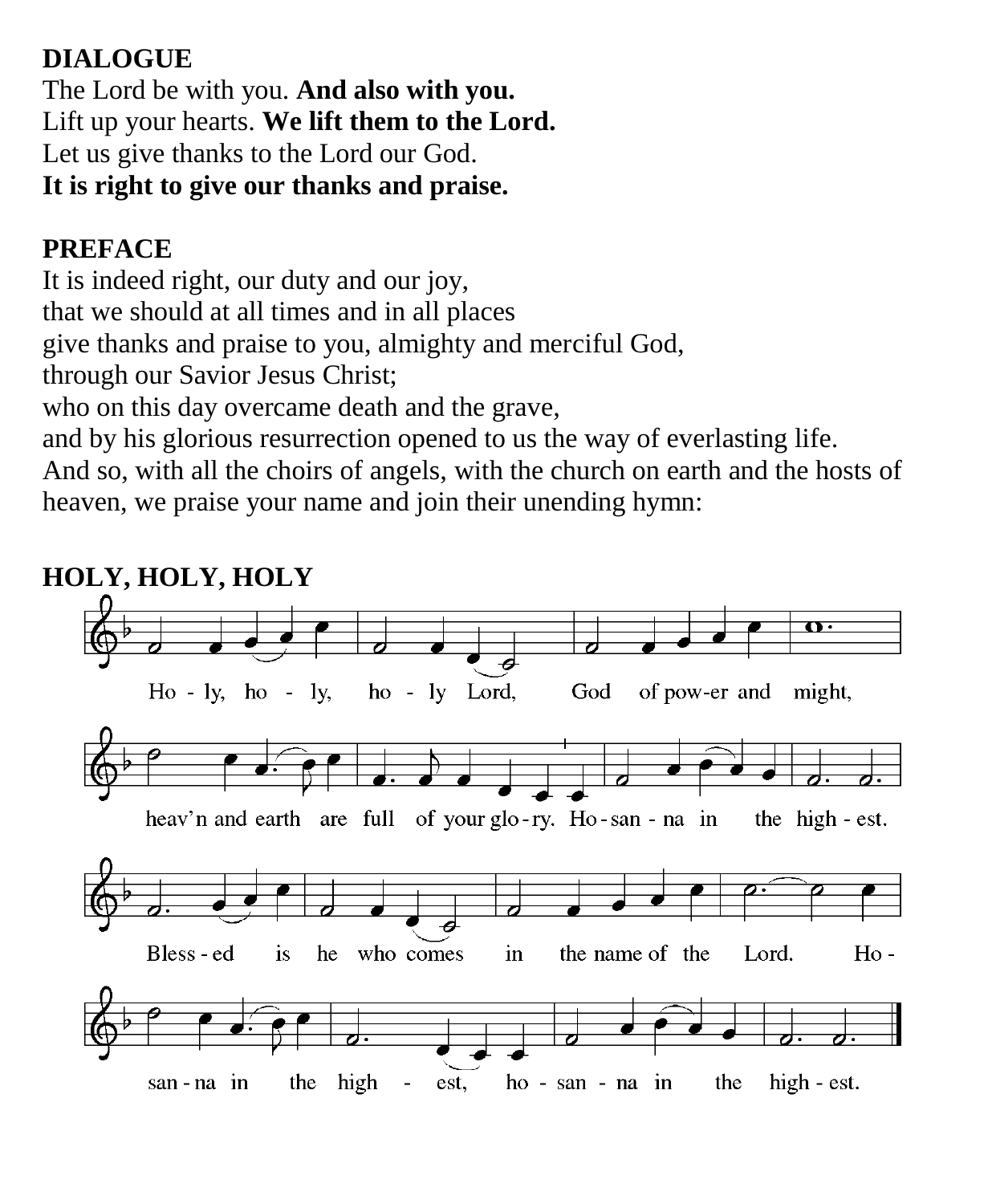# **THANKSGIVING AT THE TABLE**

Holy, mighty, and merciful Lord, heaven and earth are full of your glory. In great love you sent to us Jesus, your Son, who reached out to heal the sick and suffering, who preached good news to the poor, and who, on the cross, opened his arms to all.

In the night in which he was betrayed, our Lord Jesus took bread, and gave thanks; broke it, and gave it to his disciples, saying: Take and eat; this is my body, given for you. Do this for the remembrance of me.

Again, after supper, he took the cup, gave thanks, and gave it for all to drink, saying: This cup is the new covenant in my blood, shed for you and for all people for the forgiveness of sin. Do this for the remembrance of me.

Remembering, therefore, his death, resurrection, and ascension, we await his coming in glory.

Pour out upon us the Spirit of your love, O Lord, and unite the wills of all who share this heavenly food, the body and blood of Jesus Christ, our Lord; to whom, with you and the Holy Spirit, be all honor and glory, now and forever. **Amen.**

# **LORD'S PRAYER**

Gathered into one by the Holy Spirit, let us pray as Jesus taught us.

# **Our Father in heaven,**

**hallowed be your name, your kingdom come,**

**your will be done, on earth as in heaven.**

**Give us today our daily bread.**

**Forgive us our sins as we forgive those who sin against us.**

**Save us from the time of trial and deliver us from evil.**

**For the kingdom, the power, and the glory are yours, now and forever.Amen.**

# **INVITATION TO COMMUNION**

In Christ's presence there is fullness of joy. Come to the banquet.